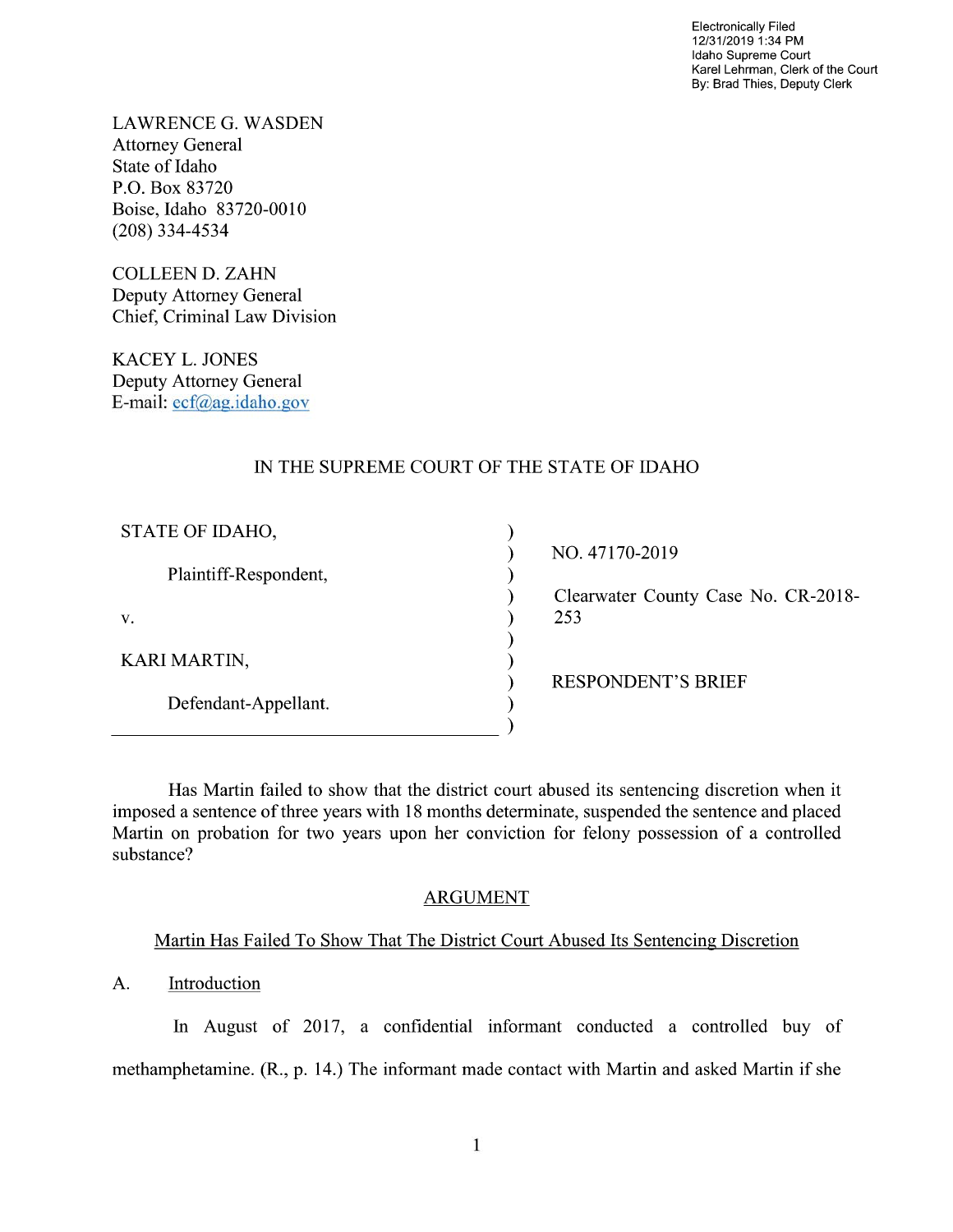could "get anything." (R., p. 14.) Martin responded in the affirmative and the confidential informant gave Martin fifty dollars to purchase drugs. (Id.) Martin then drove with the informant to another location and purchased methamphetamine using the money she had been given by the informant. (Id.) Martin returned to the vehicle and drove back to her residence. (Id.) Martin gave the informant 1.5 grams of methamphetamine that she purchased with the informant's money and suggested the informant "weigh that." (Id.) Law enforcement recorded the controlled buy using an electronic transmitting and recording device the informant had been wearing. (Id.) The state charged Martin with one count of felony delivery of a controlled substance.  $(1)$  (R., p. 22.)

Pursuant to plea negotiations, Martin pled guilty to the lesser offense of felony possession of a controlled substance. (Tr., p. 5, L.  $4-p$ . 11, L. 19.) Both Martin and the state recommended the district court impose a period of probation. (Tr., p. 6, Ls. 1-4; p. 19, L. 21 – p. 22, L. 12.) The district court sentenced Martin to three years With 18 months determinate, suspended all three years, and placed Martin on a two-year term of probation. (Tr., p. 23, L. 24 – p. 26, L. 4.) Martin filed a timely notice of appeal.  $(R., pp. 74-75.)$ 

### B. Standard Of Review

The sentence imposed by the district court is reviewed for an abuse of discretion. State v. Matthews, 164 Idaho 605, 607, 434 P.3d 209, 211 (2018). "Under this standard, this Court considers whether the trial court:  $(1)$  correctly perceived the issue as one of discretion;  $(2)$  acted within the boundaries of its discretion; (3) acted consistently with the legal standards applicable to

<sup>&</sup>lt;sup>1</sup>During the course of proceedings, the defense requested Martin undergo a competency evaluation. (R., pp. 27-28.) The licensed psychologist that conducted the evaluation concluded that Martin was competent. (Conf., p. 5.) Based on the evaluation, the district court also found Martin competent. (R., p. 35.) Martin does not challenge that finding 0n appeal.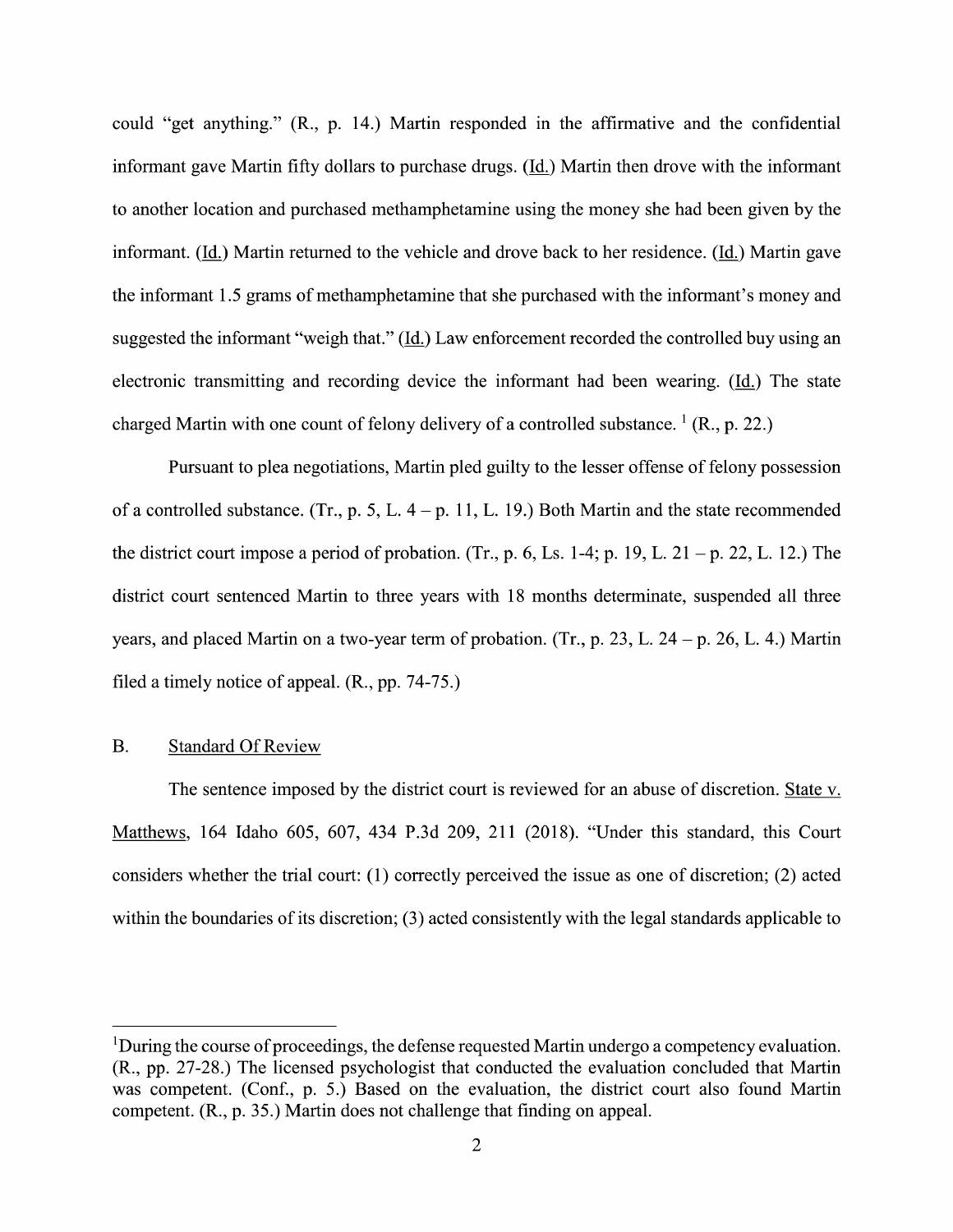the specific choices available to it; and  $(4)$  reached its decision by an exercise of reason." Id. (quotation marks and citation omitted).

#### C. Martin Has Shown N0 Abuse Of The District Court's Sentencing Discretion

"When a trial court exercises its discretion in sentencing, the most fundamental requirement is reasonableness." State V. McIntosh, 160 Idaho 1, 8, 368 P.3d 621, 628 (2015) (quotation marks and citation omitted). The Court considers the entire length of the sentence t0 determine its reasonableness. State v. Stevens, 146 Idaho 139, 148, 191 P.3d 217, 226 (2008). "When reviewing the reasonableness of a sentence, this Court conducts an independent review of the record, giving consideration to the nature of the offense, the character of the offender and the protection of the public interest." McIntosh, <sup>160</sup> Idaho at 8, <sup>368</sup> P.3d at 628. "A sentence is reasonable if it appears necessary to accomplish the primary objective of protecting society and to achieve any or all of the related goals of deterrence, rehabilitation, or retribution." Id. "A sentence fixed within the limits prescribed by statute will ordinarily not be considered an abuse of discretion by the trial court." State V. Nice, 103 Idaho 89, 90, 645 P.2d 323, 324 (1982). The appellant bears the burden of establishing that "'under any reasonable view of the facts, the sentence was excessive considering the objectives of criminal punishment." Matthews, 164 Idaho at 608, 434 P.3d at 212 (quoting State V. Varie, 135 Idaho 848, 856, 26 P.3d 31, 39 (2001)). "'In deference to the trial judge, this Court will not substitute its view of a reasonable sentence where reasonable minds might differ." Id. (quoting Stevens, 146 Idaho at 148-49, 191 P.2d at 26-27).

Here, the district court imposed a sentence within the statutory limits: conviction for felony possession of a controlled substance carries a potential maximum penalty of seven years, Idaho Code  $37-2732(c)(1)$ , and the district court imposed the "fairly lenient" sentence of three years with 18 months determinate, all suspended, with two years of probation. (Tr., p. 23, L. 24 – p. 26, L.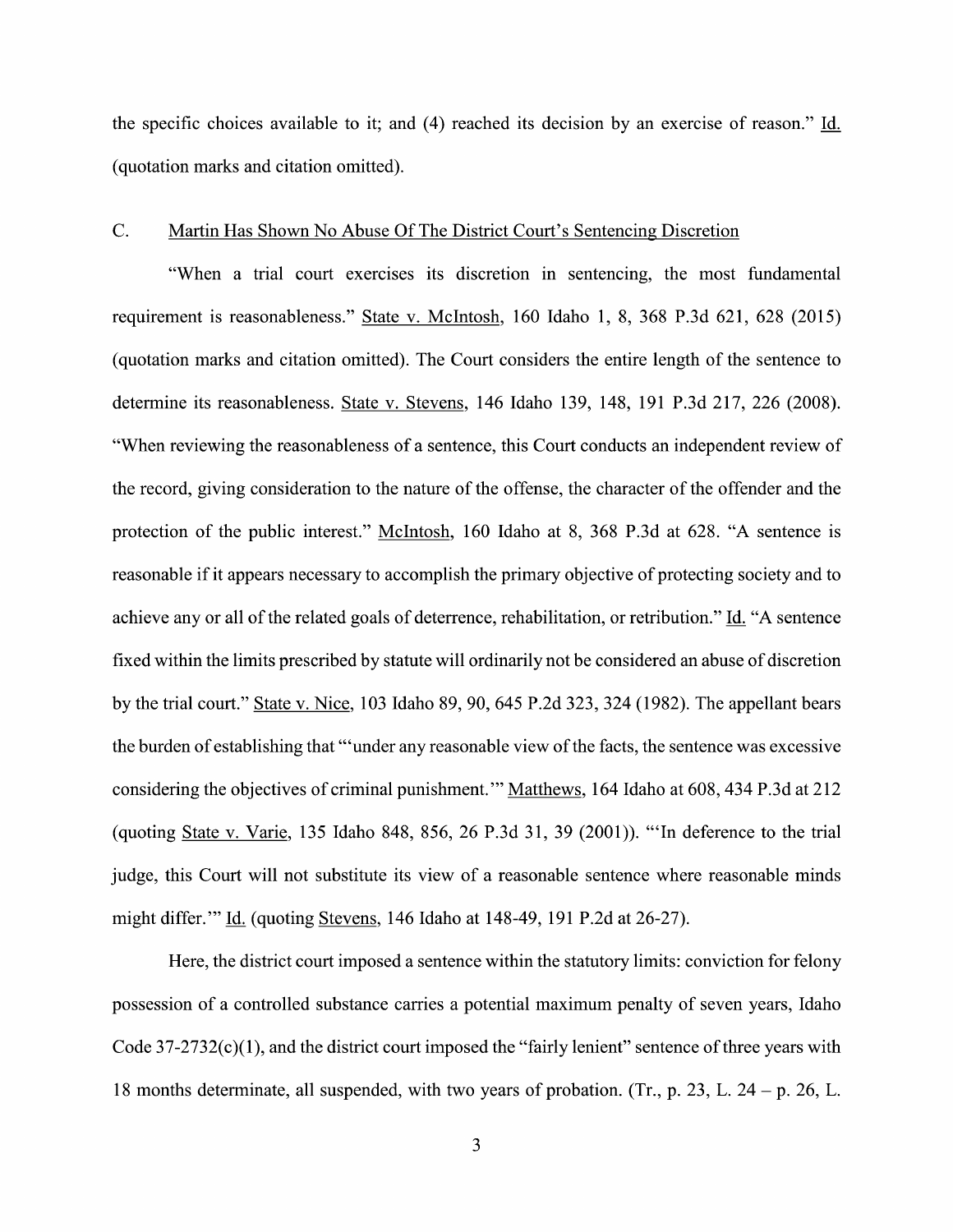7.). Thus, its sentence will not be considered an abuse of discretion unless Martin demonstrates that the sentence was an abuse of discretion. Martin has failed t0 do so.

The record shows the district court applied the relevant legal standards in exercising its sentencing discretion. The district court considered the presentence investigation report, the nature 0f the charge, and the objectives of criminal punishment. (Tr., p. 23, Ls. 17-20; p. 26, Ls. 5-25.) After considering these factors and the parties' recommendations, the district court imposed a "fairly lenient" sentence, aimed in part to help Martin "find a different way of living  $\dots$  so you're not subjecting yourself to the stress . . . of being potentially charged with further offenses." (Tr., p. 26, Ls. 5-25.)

The district court's sentence is reasonable and appropriate in light 0f the facts and circumstances of this case, and is in accordance with the recommendation made by Martin, the state, and the presentence investigation report. (See Tr., p. 19, Ls. 21-24.) A period of probation, rather than incarceration, is reasonable given Martin's limited criminal history. (PSI, pp. 9-10.)<sup>2</sup> The length of the underlying sentence is reasonable to address the thinking errors Martin exhibited, for example, Martin claimed she was in trouble for "'helping the wrong people." (PSI, p. 15.) Martin has admittedly had substance abuse problems in the past and she failed to take accountability for her actions in this case, shifting the blame onto her attorney, the state, the judge, the informant, and law enforcement. (PSI, pp. 8-9, 14.) The presentence investigation report recommended that Martin be subjected to drug testing "to ensure she is maintaining her sobriety." (PSI, p. 16.) The presentence investigation report also commented that Martin's "attitude towards this offense, and the entire criminal justice system is concerning and could be an indication that

 $2$  Citation to the Presentence Investigation Report uses the pagination in the "Confidential" Documents" electronic file.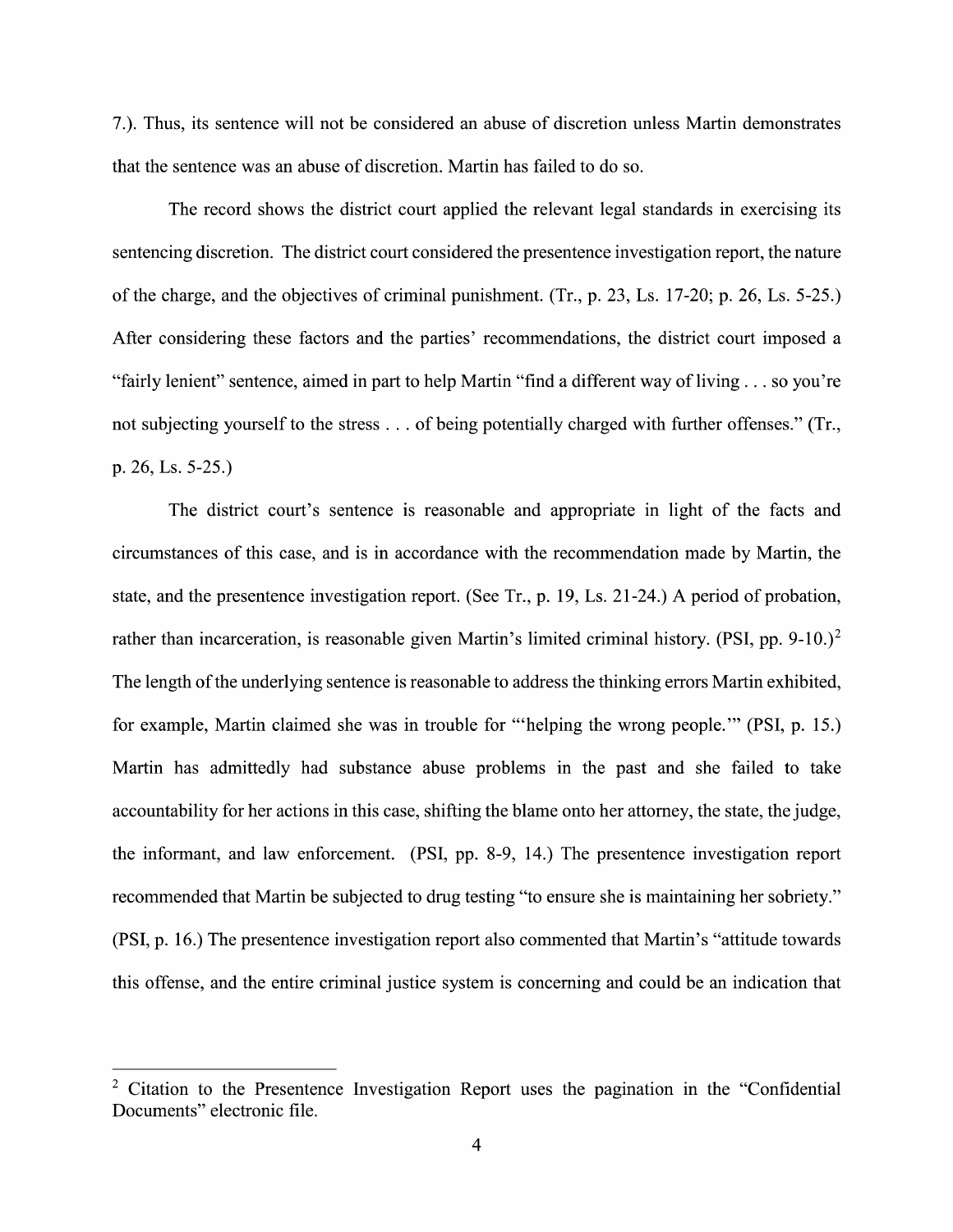she will struggle on probation. She will need to take accountability for her actions in order to be successful during a period of probation." (PSI, p. 17.) The sentence imposed is appropriate to make Martin take responsibility for her actions, deter further criminal conduct, and help Martin "find different way of living." (Tr., p. 26, Ls. 14-25.) Because the sentence imposed was based 0n the facts and circumstances 0f the case and fithhers the objectives of criminal punishment, the district court reasonably exercised its sentencing discretion.

On appeal, Martin argues that the objectives of criminal punishment are not served by this sentence because Martin struggles financially, claims she no longer uses methamphetamine, and "does not need to be deterred from helping a friend—albeit with obtaining an illegal substance." (Appellant's brief, p. 4.) However, this overlooks the facts and circumstances in the record. The district court was aware of Martin's financial situation and health concerns, and it took those in to account in imposing sentence. (PSI, pp. 12-15; Tr., p. 19, L. 24 – p. 20, L. 25; p. 25, Ls. 20-22; p. 26, Ls. 14-25.) Additionally, the district court considered the nature 0f the charge—that Martin was pleading guilty to the simple possession after the state amended the charge down from delivery of a controlled substance. (Tr., p. 26, Ls. 5-13.) Martin admitted to the district court that she possessed methamphetamine for another person. (Tr., p. 9, L.  $10 - p$ . 10, L. 7.) That conduct is more than "helping a friend" and constitutes a criminal act that the district court properly sought to deter. Significantly, Martin recommended probation to the district court at sentencing: "I believe the recommendation of the Presentence Investigation Report is the same recommendation that the parties made to the Court, which is for a period of probation for Ms. Martin." (Tr., p. 19, Ls. 21-24.) The record supports the sentence imposed. Martin has failed t0 show that this sentence is excessive under any reasonable view of the facts and circumstances. Thus, Martin has failed to meet her burden of showing that the district court abused its sentencing discretion.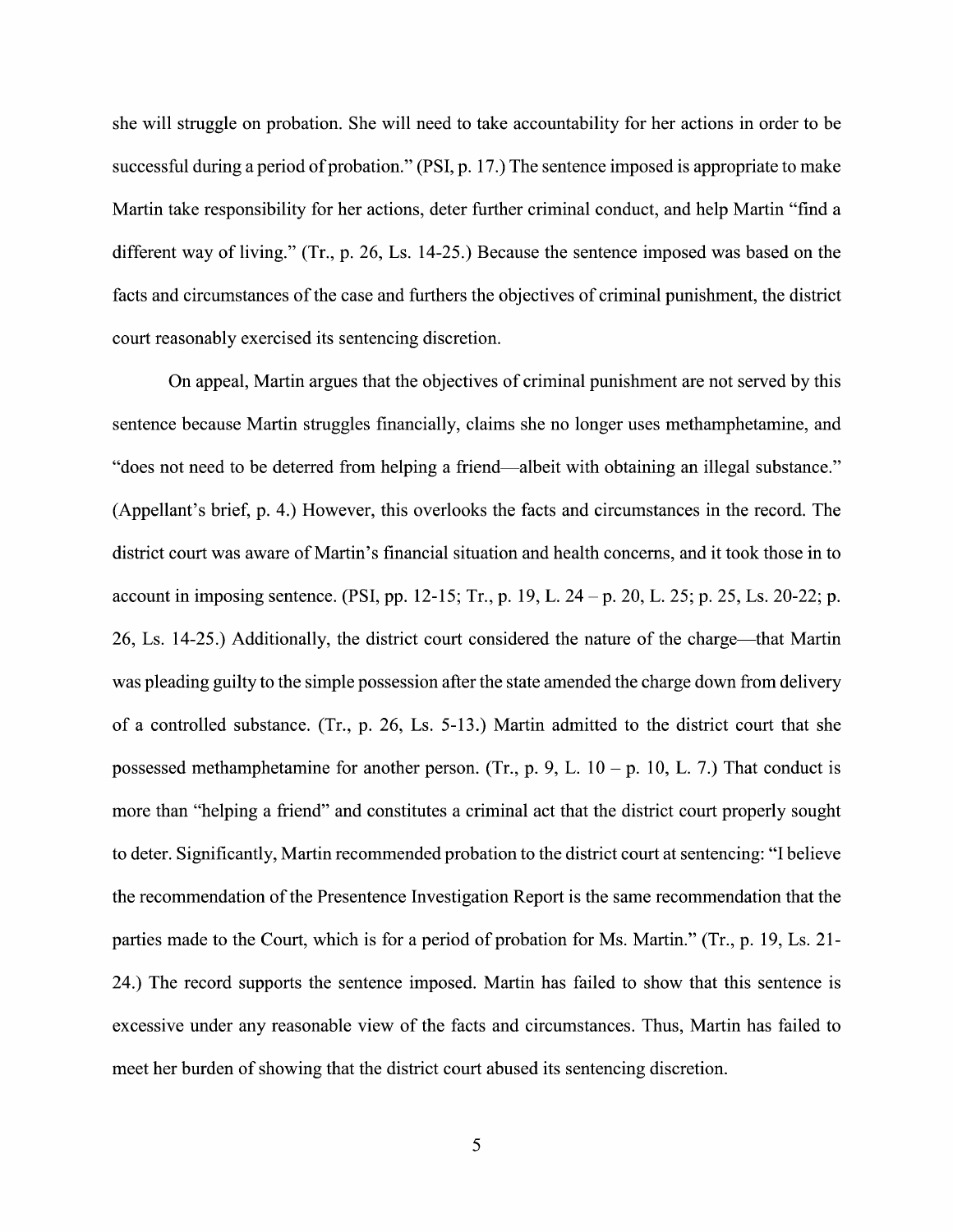# **CONCLUSION**

The state respectfully requests this Court to affirm the judgment of the district court. DATED this 31st day of December, 2019.

> \_/s/ Kacey L. Jones KACEY L. JONES Deputy Attorney General